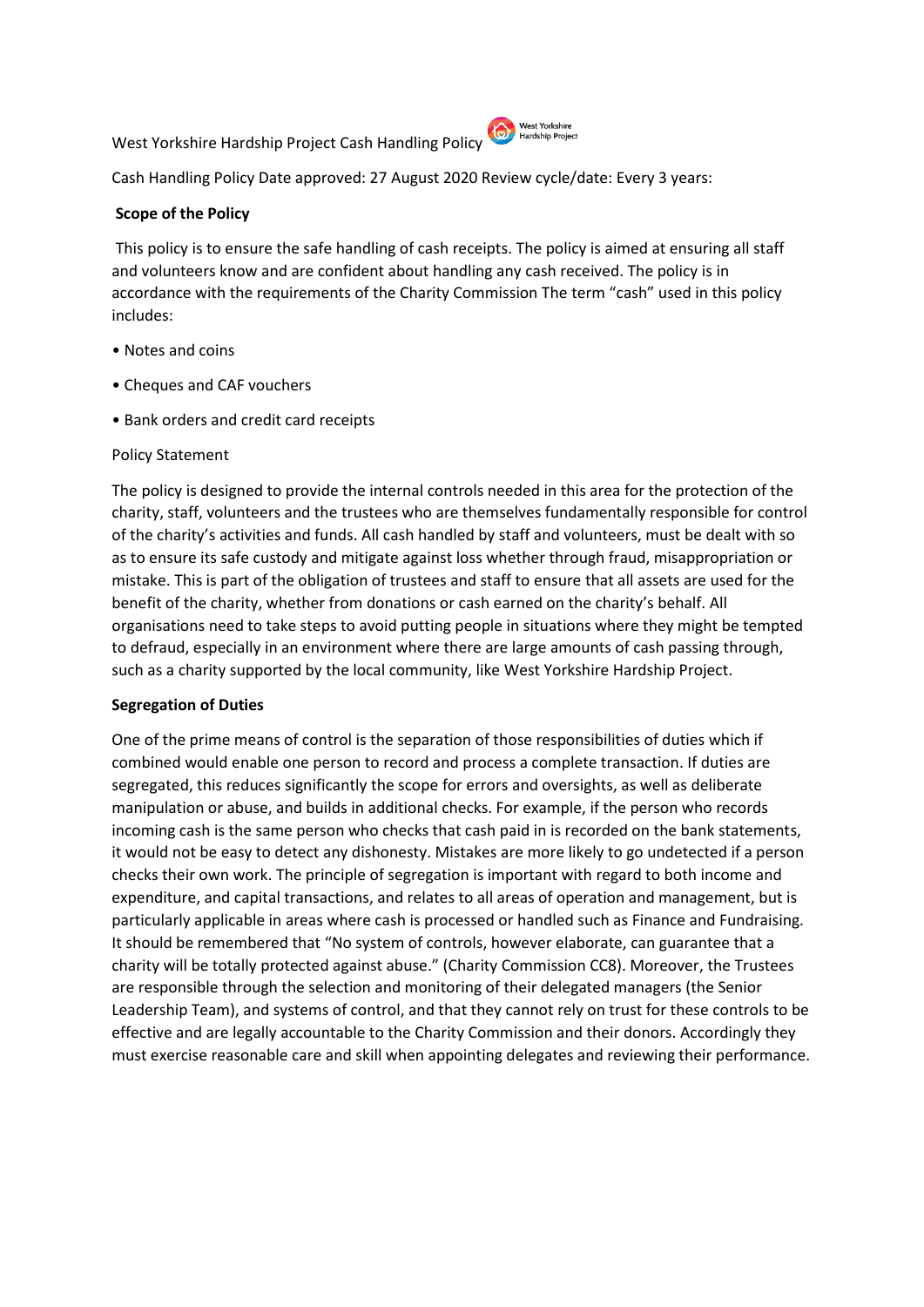## **Procedure Income through the Post**

Post is opened by two members of staff from the designated list, in rotation where possible, in accordance with the post opening procedure. In summary:

• Post must remain unopened and with nothing removed until the post openers arrive. There should be no undue delay in the opening of the post.

• Should two designated post openers not be present on a particular day, the post should be locked in the safe and opened the next day that two designated post openers are available.

• All cash received is listed on the Cash/Cheques received spreadsheet, totalled and signed for by both members of staff. Additional entries or corrections should be signed against. The form, together with the cash, must be banked at the earliest opportunity.

• All banked income is recorded at the earliest opportunity on the finance system. Income in Person Any cash received in the office needs to be recorded on the Cash/Cheques received spreadsheet. Where requested, a signed, duplicate, pre-numbered receipt/acknowledgement can be given to the person who delivered the cash. The copy of the receipt should remain in the receipt book.

Fundraising and Other Cash Collections/Donations Any event where the organisers have indicated that they wish to take a collection of funds (through whatever means), will normally contact the Trustees to notify them of this. Where events are planned and organised in co-operation with staff and volunteers of West Yorkshire Hardship Project, Trustees should seek to ensure that the organisers are aware of the need for procedures as though the event was under our direction and control. Staff present at any fundraising event on behalf of The Swanage School, must ensure (as far as possible within their control) that the following procedure is carried out:

• Where possible the person collecting on behalf of West Yorkshire Hardship Project should be given a letter of authorisation.

• When possible, cash collected will be placed in sealed envelopes, bags or buckets and signed over the seal by 2 responsible individuals. For safety, cash must not be counted on site.

A signed, duplicate, pre-numbered receipt/acknowledgement will be made and one copy given to the event organiser, indicating that the cash collected has been taken away and that a thank you letter detailing the amount raised will be sent shortly. The copy of the receipt will remain in the receipt book.

• The member of staff/volunteer will ensure that the cash collected is banked as soon as possible, usually the next day. If it cannot be taken to or bank, the Business Manager must be notified of its whereabouts and delivery arrangements made. Cash of more than £500 kept overnight by individuals will not be covered by insurance.

• At the earliest opportunity a Cash/Cheque Donation Sheet should be completed and kept with the cash collected, which will be held a secure location, until it is counted and checked.

• For evening events the safe at the venue should be used, if possible, to avoid staff/volunteers carrying cash home. The event organiser needs to establish whether the cash held in the venue safe is covered by the venue's insurance and to what level and to take steps not to exceed this or obtain additional insurance from the insurance brokers of West Yorkshire Hardship Project.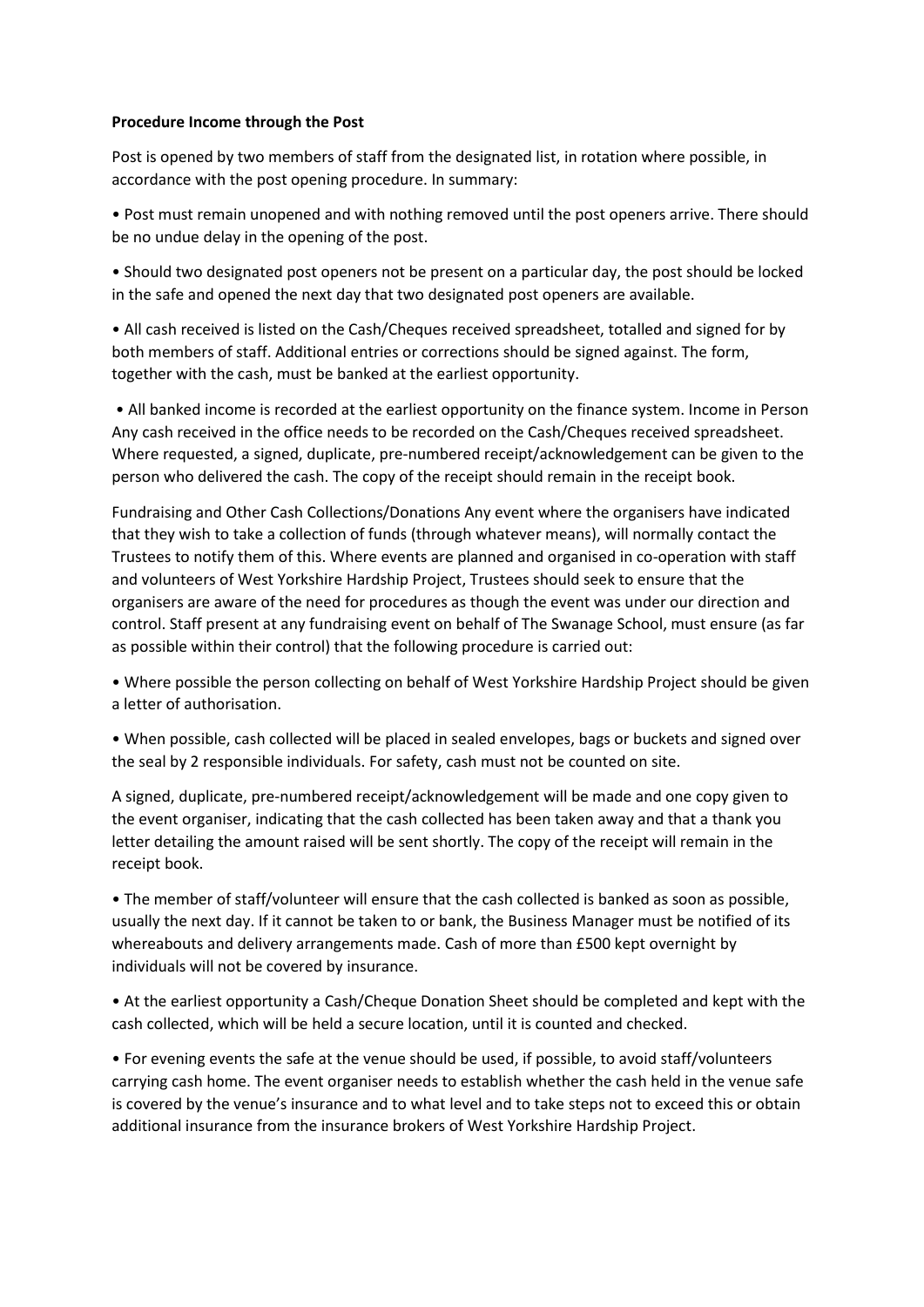• Under no circumstances should significant quantities of cash be carried on public transport. Advance arrangements should be made to ensure that a taxi is available for the journey if this is necessary.

• All donated cash should be sorted and counted at a designated place agreed by the Trustees.

• Cash must be counted by two people, one of whom must be a staff member, and the count details checked and approved by a member of the Trustees.

• Counted cash is then recorded on a donation form, and recorded on the finance system prior to banking. Ticketed Events For ticketed events the following controls should be in place: • Records are maintained for each fundraising event, in sufficient detail to identify gross receipts and costs incurred.

• Tickets are pre-numbered;

• A record is kept of all persons who have been issued with tickets to sell, and the ticket numbers that have been allocated to each person;

- A record is kept of which tickets have been sold;
- All money from tickets and any unsold tickets are collected; and

• A reconciliation is made of receipts against tickets sold. Box and Bucket Collections • Boxes/buckets need to be recorded and numbered when they are first ordered and delivered to Trustees. This number stays with the box/bucket until it is destroyed.

• All movements of boxes/buckets must be recorded on the Box/Bucket Record Sheet.

• On allocation to a collector the stopper on each box must be locked and sealed with a sticker before leaving the designated Trustee premises. This sticker should be checked when the box is returned to ensure that it has not been tampered with and this should be recorded on the Cash/Cheque Donation Sheet.

• When the boxes are allocated to outlets a signature must be obtained from the recipient on the Daily Servicing Sheet as proof of delivery.

• Boxes need to be supplied with chains to reassure the recipient of the box that Batley Homeless Project is doing everything in its power to ensure that the box is not stolen.

• The deliverer of the box should, where possible, ensure that the box is secured in a safe place (e.g. attached to the lead of a cash till) rather than leaving it to the recipient of the box to secure it correctly.

• Boxes should be serviced every 3-6 months with all boxes being replaced and the used boxes being returned unopened to The Swanage School for processing

• A Daily Servicing Sheet, detailing the boxes to be serviced on each collection day and their location, will be prepared by the Fundraising Trustee.

• The collector will record the boxes collected on the Daily Servicing Sheet. The number of the replacement boxes must also be entered on this sheet. The recipient must sign the Daily Servicing Sheet as a record of the service.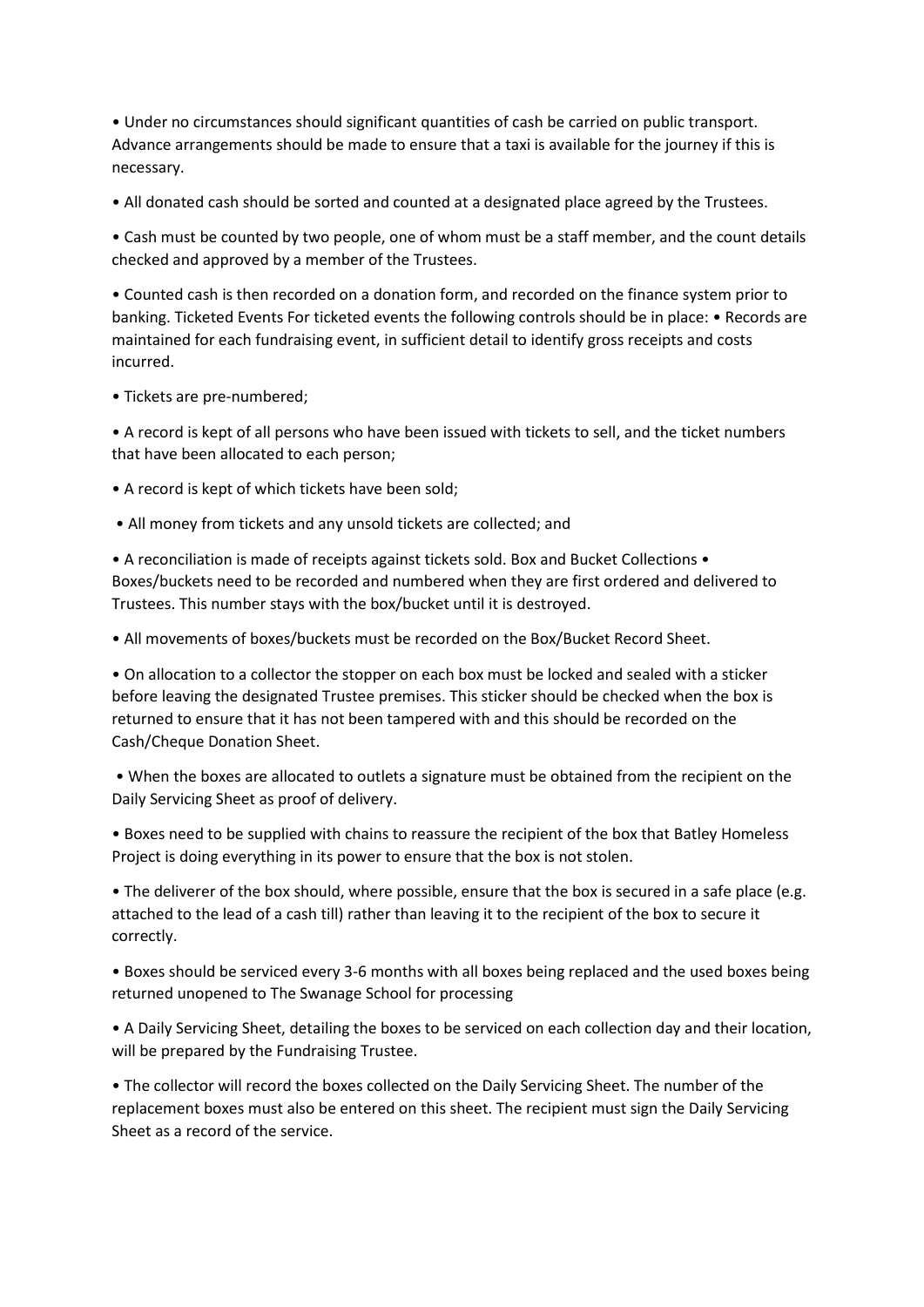• The collector will issue a signed, duplicate, pre-numbered receipt/acknowledgement to the recipient of the box to confirm that the box has been collected and that a replacement box has been issued. Box numbers must be quoted on the receipts. The copy of the receipt should remain in the receipt book.

• Details from the Daily Servicing Sheets should be used by the Fundraising Department to update the Box/Bucket Record Sheet. They should then be filed in date order for audit purposes.

• On allocation to a collector the lid on each bucket must be sealed with a tags before leaving The Swanage School. These tags should be checked when the bucket is returned to ensure a designated Trustee agreed point to check that it has not been tampered with and this should be recorded on the Cash/Cheque Donation Sheet.

• When a box/bucket is collected a signed, duplicate, pre-numbered receipt/ acknowledgement should be issued to prove that it has been received. This should be followed up in the normal way with a 'Thank you' letter when the donation form is issued detailing the amount raised. The copy of the receipt should remain in the receipt book.

• Boxes/buckets must be returned unopened and all cash sorted and counted by two people.

• Boxes/buckets must be opened by two people and the cash must be counted by two people, normally with a member of staff present (e.g. in reception area). The count details checked and approved by a member of the Business Manager.

• The amount raised should be recorded with the box/bucket number on the Cash/Cheque Donation Sheet to enable the Box/Bucket Record Sheet to be updated with this information.

• The box number along with the collector's name and address should be recorded on the donation form for future audit purposes.

• No cash should be removed from the amount in the box/bucket. If out of pocket expenses need to be paid these should be reclaimed using an Expenses Claim Form with supporting documentation. Banking Cheques/cash should be paid into the bank as soon as reasonably practicable. If any member of staff becomes aware that activities are being planned where it is likely that more than £1,000 in cash is likely to be brought onto the premises they must inform the Trustees to enable interim insurance cover to be put in place. The Bank should be reconciled regularly, identifying any standing orders, direct debits, credit/debit card receipts and CAF credits. Donation forms are completed, and information recorded in the finance system. Daily cash recorded at post opening and from cash collections should be readily identifiable and traceable to paying in slips. Duties for the recording, reconciliation and banking of cash should be monitored monthly and checked to ensure that all cash received has been paid into the bank, and there is an audit trail for all cash receipts. Safety of Staff When banking or collecting cash the safety of staff is paramount. Staff and volunteers should on no account put themselves into situations of danger, and should give up/not seek to recover cash or valuables if in physical danger. Staff should follow the guidelines below to determine how many people are required to take money to the bank: £Nil £2,500 1 person £2,501 £5,000 2 people £5,001 £7,500 3 people £7,501 £10,000 4 people £10,000+ Refer to insurer The above policy should be viewed as especially relating to cash rather than cheques made out to Batley Homeless Project. Important Final Points Under no circumstances should: − Cheques/cash be put on desks − Cheques/cash be left on/in workstations − Cheques/cash be left unattended − Out of pocket expenses be removed from donations. An Expense Claim Form together with supporting documentation should be submitted to the Chairman. In all circumstances ensure that a signed,